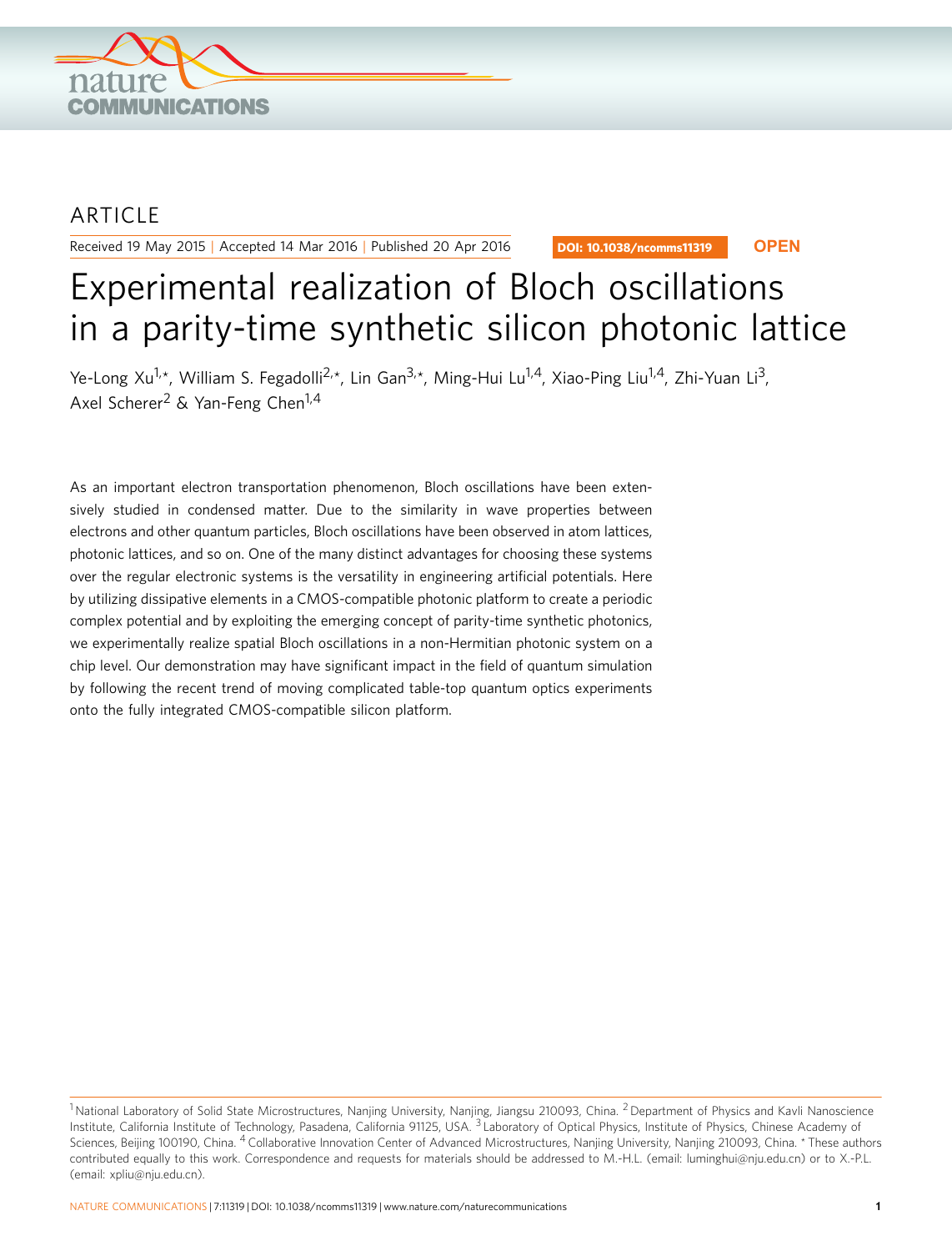<span id="page-1-0"></span>loch oscillations (BO) effect is a fundamental electron transport phenomenon in condensed matter, which is characterized as the coherent oscillatory motion of electron in a periodic potential driven by an external DC electric field<sup>1</sup>. The electron is accelerated by the electric field, then reflected when it reaches a momentum satisfying the Bragg reflection condition in the periodic potential and, subsequently, decelerated to the initial state to form a BO cycle. However, because of dephasing effects, it is difficult to observe BO in natural crystals. Owing to the development of semiconductor technology, BO have been experimentally observed in semiconductor superlattices with periodically arranged layers of different semiconductor materials<sup>[2](#page-4-0)</sup>. Due to the equivalence between the Schrödinger equation in quantum mechanics and the classical wave equation, BO can be also observed for matter waves $3-6$ ,  $\frac{1}{2}$  optical waves<sup>[7–13](#page-4-0)</sup>, acoustic waves<sup>[14](#page-4-0)</sup> and surface plasmon polariton waves<sup>[15](#page-5-0)</sup>. In fact, studying BO and related wave transportation phenomena in some of these waveforms can be very advantageous compared to electrons. For example, coherent optical sources with much longer coherent length are readily available, so the dephasing effect would not become a hurdle. Moreover, advanced nanofabrication technologies allow for the creation of very complicated optical potentials, which has already become a major driving force behind the rapid development of the latest nano-photonic technologies. It is worth pointing out that almost all the experimental studies involving BO are primarily focused on the wave dynamics in Hermitian systems with only real-valued potentials. Recently, a particular class of non-Hermitian photonic systems with parity-time (PT) symmetry has drawn great research interest<sup>16–25</sup>. It is shown that such systems can possess a spontaneous symmetry-breaking phase transition with an eigen energy transition from real spectra into complex spectra. The phase transition point shows all the characteristics of an exceptional point, that is, having non-Hermitian degeneracy, where the real and imaginary parts of eigenvalues are identical. Different from conventional Hermitian degeneracy, not only the eigenvalues but also the eigenvectors coalesce at an exceptional point, giving rise to abundant intriguing physical phenomena. These include unidirectional BO[26](#page-5-0), unidirectional invisibility[27–30](#page-5-0) and unidirectional transmission<sup>[31](#page-5-0)</sup>. In addition, the exceptional point singularity also has broadened the scope of metamaterials $32-34$ .

Here we report an experimental study of photonic BO and related wave dynamics in Hermitian and non-Hermitian systems realized with complementary metal-oxide-semiconductor (CMOS)-compatible fabrication processes on a silicon-oninsulator (SOI) platform. A real-valued periodic potential in a

Hermitian photonic lattice in conjunction with a linear gradient potential perturbation acting as a constant acceleration force is created by bending an array of identical SOI waveguides, while a complex PT synthetic potential in a non-Hermitian photonic lattice is realized with the same lattice but with an additional optical loss modulation layer, that is, a chrome (Cr) layer on top of every other bent silicon waveguide. Compared with all other platforms for studying BO and its related classic or quantum wave dynamics<sup>2-15</sup>, our integrated platform demonstrated here shows great advantages in emerging applications requiring ultimate scalability and stability, for instance, quantum optics on a chip<sup>35-40</sup>. In addition, by using scanning near-field optical microscope (SNOM), we are able to directly visualize the wave dynamics responsible for the BO continuously for both the Hermitian and non-Hermitian photonic lattice in spatial domain, which is another key advantage over the large-scale discretized PT-symmetric optical networks $30$ , where the wave dynamics is discrete in temporal domain and all waves are needed to be multiplexed with actively controlled optical switching components to construct the BO in temporal domain. Our spatial wave dynamics recorded by the SNOM reveal a prominent secondary emission around the BO recovery point for the non-Hermitian system in contrast to the classical picture of BO in a Hermitian system. This feature in such a PT synthetic photonic lattice is related to the spontaneous PT symmetry breaking.

### Results

BO in a Hermitian photonic lattice. As depicted in Fig. 1a, our Hermitian photonic lattice consists of an array of straight equally spaced identical SOI stripe waveguides, which support only a fundamental transverse electric mode at the wavelength of 1,550 nm. In the tight-binding approximation, the propagation of optical wave in this Hermitian photonic lattice is described by coupled-mode equations

$$
\frac{\mathrm{d}}{\mathrm{d}z}A_n = i\kappa (A_{n-1} + A_{n+1})
$$
\n(1)

where  $A_n$  is the propagating amplitude in the *n*th waveguide, and  $\kappa$  is the coupling coefficient between adjacent waveguides. The corresponding dispersion relation is determined (see Methods) to be

$$
\beta_{\rm H} = \pm 2\kappa \cos(q_{\rm H} d) \tag{2}
$$

where *d* is the centre distance between adjacent waveguides and  $\beta_H$  and  $q_H$  are the longitudinal propagation constant and the transverse Bloch momentum of the Hermitian photonic lattice, respectively. A plot of this dispersion relation or band diagram is



Figure 1 | Structure and band diagram of the Hermitian straight photonic lattice. (a) Schematic of the photonic lattice consisting of an array of straight SOI waveguides. All SOI waveguides are stripe waveguides 400 nm wide and 220 nm thick and the array period is 500 nm. The individual SOI waveguide has a propagation constant  $k = n_{\rm eff} k_{\rm O} = 2.114 k_{\rm O}$ , while the adjacent SOI waveguides have a coupling coefficient  $\kappa = 0.157$  µm  $^{-1}$  in this lattice configuration. (b) The band diagram for this photonic lattice. Blue and red curves represent the real and imaginary parts of the longitudinal propagation constants, respectively.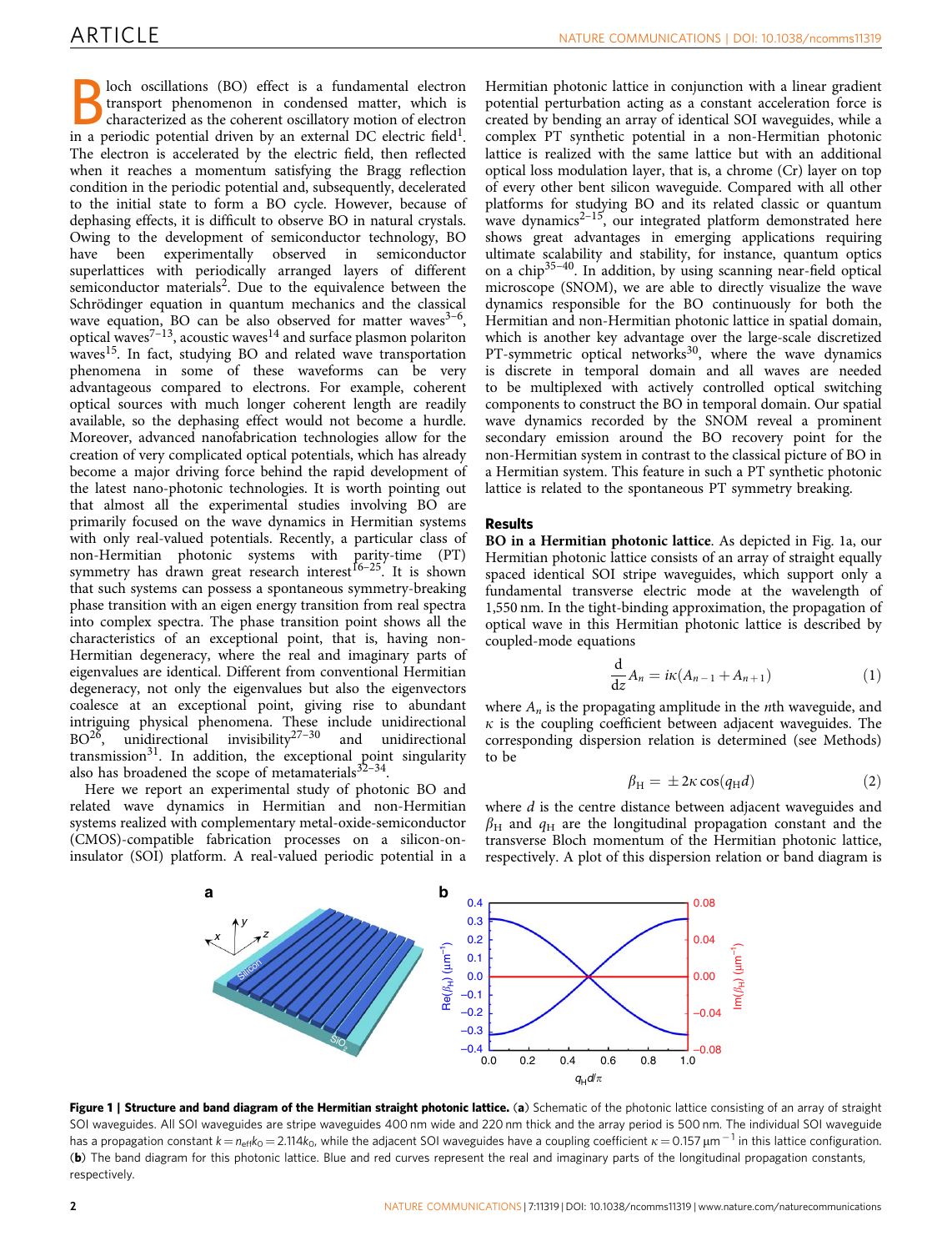shown in [Fig. 1b](#page-1-0), where the blue and red curves represent the real and imaginary parts of the band, respectively. As expected, in this Hermitian photonic lattice the imaginary part of the band is always equal to zero regardless of the Bloch momentum. To obtain Hermitian BO, the Hermitian photonic lattice is bent to modify its spatial distribution of optical potential, as sketched in Fig. 2a. The curvature is seen as inertial force acting on the optical wave, and the linear position dependence of curvature in the radial direction thus can result in a linear potential gradient, which ultimately gives rise to an equivalent DC field required for BO. The corresponding dynamic evolution of this Hermitian bent photonic lattice becomes

$$
\frac{\mathrm{d}}{\mathrm{d}z}A_n = i\kappa(A_{n-1} + A_{n+1}) + iFnA_n \tag{3}
$$

where  $A_n$  is the mode envelop for the *n*th waveguide, and  $F = \frac{2\pi n_{\text{eff}} d}{R\lambda}$  is the equivalent DC field corresponding to the equivalent index gradient in this particular kind of photonic lattice systems (Supplementary Note 1). In the presence of this DC field, the eigenmode can be represented as  $A_n^m(z) = \Psi_m(n) e^{i\beta_{\text{WSL}}^m z}$ , where  $\beta_{\text{WSL}}^m = mF$ ,  $m = 0, \pm 1, \pm 2, \dots$ is Wannier-Stark ladder and  $\Psi_m(n)$  are the corresponding Wannier-Stark eigenstates in the Wannier representation (Supplementary Note 2). We can see that the equivalent DC field F acts as a constant Wannier-Stark ladder spacing, which induces field recovery with Bloch period  $z_B = \frac{2\pi}{F}$ , and Wannier-Stark eigenstate is a localized optical mode caused by total internal reflection on the low-index side and Bragg reflection on the opposite high-index side.

To explore the wave dynamics of this photonic lattice, a single waveguide is selectively excited at the input plane. The corresponding evolution of the mode in this waveguide resembles a breathing mode<sup>9,10</sup>. To verify this characteristic, we simulate this photonic lattice by means of 3D finite-difference timedomain (FDTD) simulations where the electric field distribution is shown in [Fig. 3a](#page-3-0). The optical wave initially couples from the centre waveguide into the parallel waveguides towards the transverse and forward direction, and then after propagating pass a certain curvature point (approximately half of Bloch Period) it starts to converge back to a recovering point, which forms a Bloch period  $z_{\text{B}} = \frac{2\pi}{F} = \frac{R\lambda}{n_{\text{eff}}d}$ , thus finishing a breathing cycle or a BO cycle. The Bloch period can also be conveniently



Figure 2 | Structure of the Hermitian bent photonic lattice. (a) Schematic of the Hermitian bent photonic lattice. The bending radius of the silicon waveguides ranges from  $R = 22.7$  to 34.7  $\mu$ m. (**b**) SEM picture of the fabricated device where the input/output waveguide is located at the centre of the photonic lattice and has a bending radius  $R = 28.7 \,\mu\text{m}$ . (c) Zoom-in SEM view of the device. (b,c) Scale bar, 20  $\mu$ m and 2  $\mu$ m, respectively.

expressed as an in-plane polar angle  $\theta_B = \frac{z_B}{R} = \frac{\lambda}{n_{\text{eff}}}$ . As seen from [Fig. 3a,](#page-3-0) the analytical calculated value  $\theta_B \approx 84^\circ$  agrees well with the simulation. In experiment, this Hermitian bent photonic lattice is fabricated using CMOS-compatible nanofabrication processes (see Methods). A scanning electron micrograph of the fabricated device is shown in Fig. 2b,c. The input waveguide used as the single waveguide excitation is located at the centre of the bent photonic lattice. The electric field distribution of the optical wave recorded by a SNOM (see Methods) in the area of  $30 \mu m \times 15 \mu m$  within the vicinity of the first BO recovery point is shown in [Fig. 3c.](#page-3-0) As would be expected for a Hermitian BO system, the experimental result indicates that the dynamics of the optical wave has a breathing motion and possesses a very distinct recovery point. This experimental observation in fact agrees very well with the simulated electric field distribution shown in [Fig. 3b](#page-3-0).

BO in a non-Hermitian photonic lattice. PT synthetic photonic structures exhibit intriguing and unusual wave dynamics due to the presence of symmetry breaking, resulting in phase transition from a Hermitian system to a non-Hermitian system. To obtain strict photonic PT symmetry, it requires precise engineering of the spatial distribution of complex optical potential by using optical gain and loss media. However, gain media is not straightforward to be incorporated into the CMOS-compatible fabrication process; therefore, instead of gain, a class of dissipative PT symmetry systems<sup>19,29</sup> with an average background loss have been widely adopted in the literature to study PT-related physics. Here the dissipative element consists of an array of lossy metal stripes deposited on top of every other silicon waveguide of the photonic lattice, as shown in [Fig. 4a](#page-3-0). By referencing to the background loss, the optical wave in silicon waveguides without (with) metal strips experiences an equivalent gain (loss). The dynamic evolution of the straight photonic lattice, initially Hermitian, is drastically altered by the presence of the synthetic dissipative PT symmetric potential. This change is reflected in the coupled-mode equations governing the dynamics of the mode amplitude  $A_{n'}$ :

$$
\frac{d}{dz}A_{n'} = i\kappa(A_{n-1'} + A_{n+1'}) - \frac{\gamma}{2}(1 + (-1)^n)A_{n'} \qquad (4)
$$

where there exists an alternating mode attenuation  $(0 \leftrightarrow \gamma/2)$  in adjacent waveguides in addition to the mode coupling  $\kappa$  between them. The dispersion relation governing the wave dynamics of this PT synthetic photonic lattice is determined (see Methods) as

$$
\beta_{\rm NH} = \frac{i\gamma}{2} \pm \sqrt{4\kappa^2 \cos^2(q_{\rm NH}d) - \frac{\gamma^2}{4}} \tag{5}
$$

which is plotted in [Fig. 4b.](#page-3-0) This class of dissipative PT symmetric systems possesses two exceptional point singularities at  $q_{NH}d = arc \cos(\pm \frac{\gamma}{4\kappa})$  as highlighted by the black points, where both the real and imaginary parts of the band diagram are degenerate. Between these two exceptional point singularities, the state of the system falls into a symmetry-broken phase with a coalesced real part of the band but bifurcated imaginary part. Since for any  $\gamma$  > 0 there will also be complex eigenvalues near the Brillouin Zone edge ( $q_{NH} = \pi/(2d)$ ), the PT symmetry breaking is spontaneous or in other words threshold-less. However, it is worth noting that the threshold-less PT symmetry breaking in the straight photonic lattice discussed here is local, where PT symmetry breaking only happens for particular k-vectors along the transverse direction<sup>20</sup>, which is strongly related to optical excitation conditions.

Similarly to the realization of BO in the Hermitian photonic lattice, a constant DC field is also mimicked by a circular bending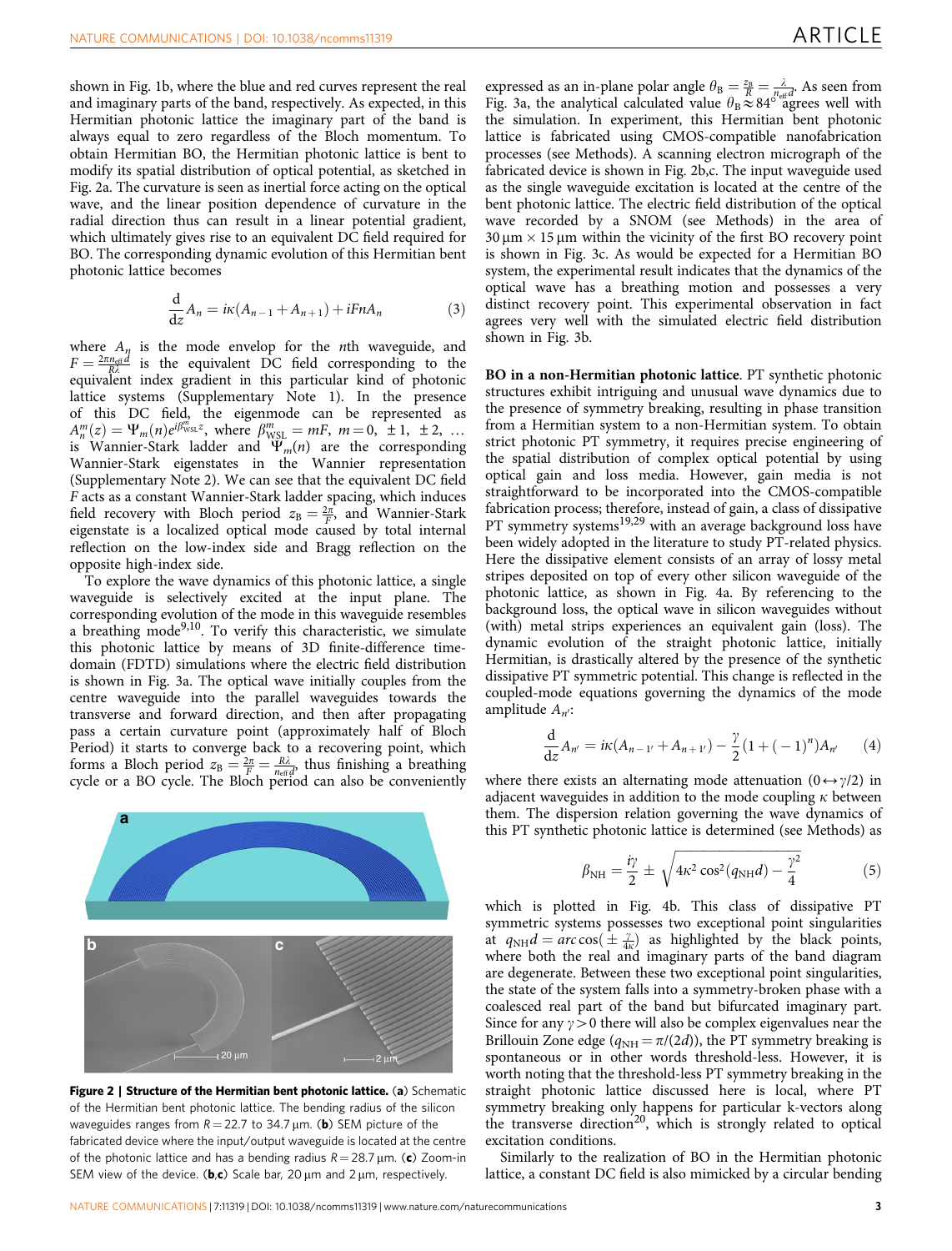<span id="page-3-0"></span>

Figure 3 | Simulation and experimental observation of the Hermitian BO. (a) Simulated electric field amplitude distribution when a single waveguide, that is, the input waveguide is excited. (b) Zoom-in view of the simulated electric field amplitude distribution in an area of 30  $\mu$ m  $\times$  19  $\mu$ m in the vicinity of the first Bloch recovery point. (c) Experimentally recorded electric field distribution for the same area using a scanning near-field optical microscope.



Figure 4 | Structure and band structure of the non-Hermitian straight photonic lattice. (a) Schematic of the non-Hermitian photonic lattice consisting of a dissipative PT silicon waveguide array. This non-Hermitian photonic lattice has the exact same geometric design as the Hermitian photonic lattice, except for the additional 100-nm-wide and 4-nm-thick chrome (Cr) layer on top of every other silicon waveguide to introduce periodic optical loss modulation with a filed attenuation coefficient  $\gamma$   $=$  0.00486  $\mu$ m $^{-1}$ . (b) The band diagram of such non-Hermitian photonic lattice. Blue and red curves represent the real and imaginary parts of the longitudinal propagation constants, respectively. The exceptional singularity points are indicated and highlighted as the black points.



Figure 5 | Structure of the non-Hermitian bent photonic lattice. (a) Structure of the non-Hermitian bent photonic lattice. This non-Hermitian lattice has the exact same geometrical design as the Hermitian counterpart. (b) SEM picture of the fabricated device where the input/ output waveguide is located at the centre of the photonic lattice. (c) Zoom-in SEM view of the device. The 100-nm-wide and 4-nm-thick Cr layer can be seen on top of every other silicon waveguide. (b,c) Scale bar, 20 and  $2 \mu m$ , respectively.

of the lattice, as sketched in Fig. 5a. In the presence of this DC field the spectra have two interleaved Wannier-Stark ladders  $\beta_{\pm}^{m} = 2m\overline{F} + \frac{i\gamma}{2} \pm i\epsilon(\frac{\kappa}{F}, \frac{\gamma}{F})$ ,  $m = 0, \pm 1, \pm 2, ...$ , where  $\epsilon(\frac{\kappa}{F}, \frac{\gamma}{F})$  is a complex function of  $\frac{\kappa}{F}$  and  $\frac{\gamma}{F}$  (Supplementary Fig. 1 and Supplementary Note 3). In other words, the eigen energy of a

classical BO is split into two in a complex energy plane to reflect the emergence of two localized modes, one with pure optical loss and the other with equivalent optical gain biased by the background loss. The splitting of eigen energy level is a direct outcome of the PT symmetry breaking near the Brillouin boundary. Note that the PT symmetry breaking phenomenon for a particular Bloch mode of the previously described non-Hermitian straight photonic lattice occurs when  $\gamma > 4\kappa \cos(q_{\text{NH}}d)$ as shown in Fig. 4b. In this bent configuration the PT symmetry breaking can always be experienced by the optical wave under any excitation condition, because the transverse wave vector in the initial excitation will change under the acceleration force caused by the bending and it will eventually approache the edge of the Brillouin zone, where the threshold-less PT symmetry breaking takes place. To elucidate this, the optical wave dynamics in the non-Hermitian bent photonic lattice is simulated and shown in [Fig. 6a.](#page-4-0) The dynamics of BO in this case still possesses a periodic feature, but with decreasing intensity due to the dissipative background of this system. The BO here, however, is accompanied by a noticeable secondary emission at the BO recovery point as indicated in the zoom-in view of [Fig. 6b.](#page-4-0) In experiment, the designed non-Hermitian bent photonic lattice is fabricated with an additional Cr metal layer on top of the Hermitian bent photonic lattice (see Methods). An example of a fabricated device is shown in Fig. 5b,c, where the waveguide bending radius and the input/output waveguide follow the same design as its Hermitian counterpart. The near-field electric field distribution of the optical wave in this non-Hermitian system is recorded by a SNOM and is shown in [Fig. 6c.](#page-4-0) The overall electric field distribution obtained experimentally near the BO recovery point (indicated as red dots) shows good agreement with the theoretical results in [Fig. 6b.](#page-4-0)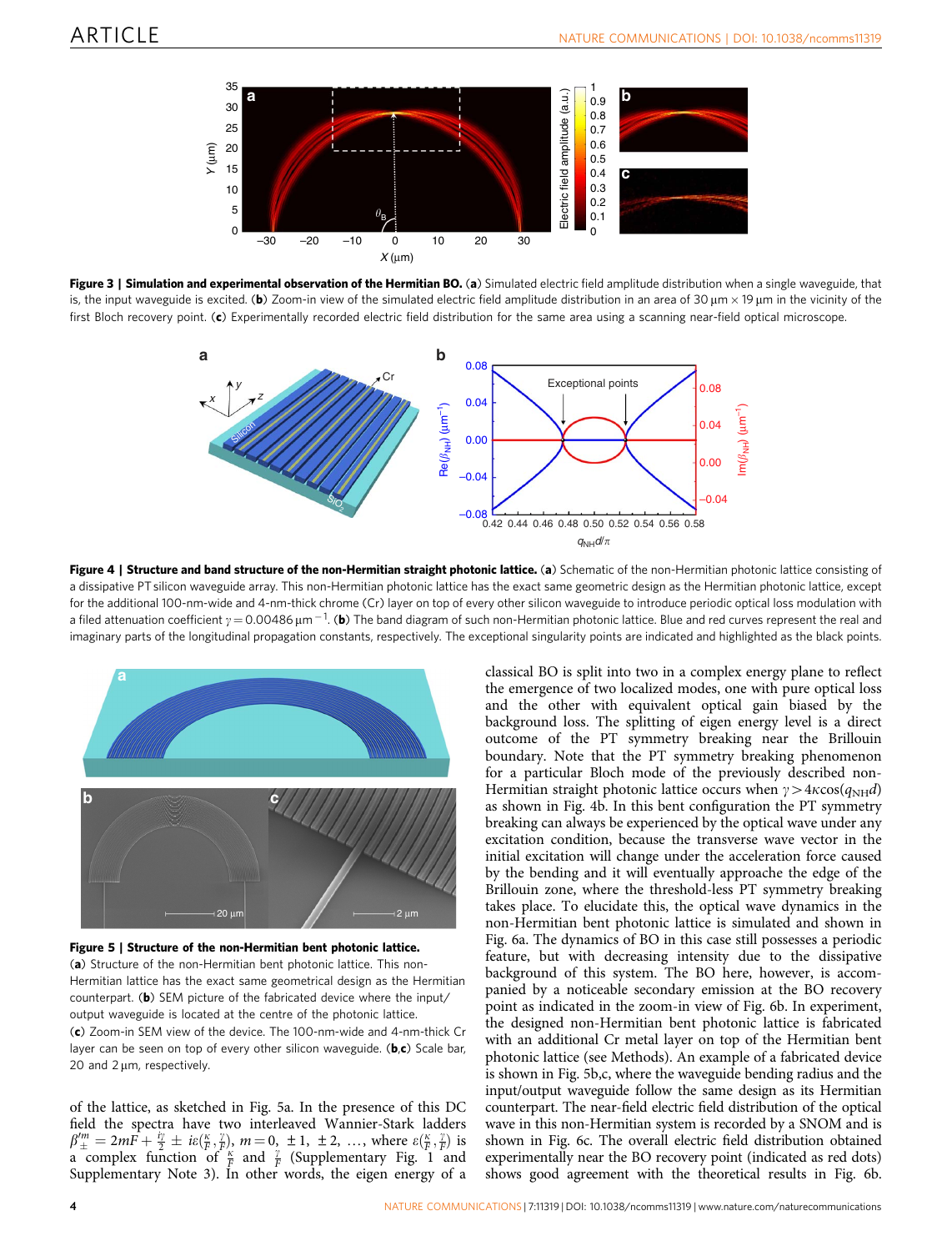<span id="page-4-0"></span>

Figure 6 | Simulation and experimental observation of the non-Hermitian BO. (a) Simulated electric field amplitude distribution when a single waveguide, that is, the input waveguide, is excited. (b) Zoom-in view of the simulated electric field amplitude distribution in an area of 20  $\mu$ m  $\times$  10  $\mu$ m in the vicinity of the first Bloch recovery point. (c) Experimentally recorded electric field distribution for the same area using a scanning near-field optical microscope. The white dotted circles mark the secondary emission region, while red dots mark the recovery point in  $\mathbf{b}$ ,c.

Although some of the finest features are not well resolved due to the instrumental limitation, the secondary emission (highlighted in while dotted circles) is clearly visible. Such a emission is originated from the presence of two Wannier-Stark ladders as a result of the spontaneous PT symmetry breaking experienced by the optical wave as it propagates down the photonic lattice with its transverse wave vector evolving to touch the Brillouin zone edge ( $q_{NH} = \pi/$  $(2d)$ ) under the gradient force F as shown in [Fig. 4b](#page-3-0).

#### **Discussion**

By engineering the spatial distribution of the complex potential for photonic lattices on a SOI photonic platform, we have experimentally demonstrated photonic BO in both a Hermitian and a non-Hermitian system. Apart from the classic oscillatory evolution of the optical wave in Hermitian BO, the dynamics of non-Hermitian BO exhibits an intriguing feature characterized by a secondary emission formed near the BO recovery point. This unique feature is closely related to the spontaneous/threshold-less PT symmetry-breaking phase transition for the BO in our dissipative PT synthetic photonic lattice. The fully integrated non-Hermitian photonic lattice provides a major step forward in expanding the application scope of on-chip photonics in quantum simulation<sup>35-42</sup>. In fact, the threshold-less PT symmetry-breaking characteristic in our passive system makes it a perfect candidate for studying the quantum version of non-Hermitian BO as long as the loss modulation is kept low enough to allow for a meaningful high-fidelity quantum measurement, which, however, is difficult to conduct in a gain-loss balanced non-Hermitian system because of the degradation of the initial quantum input state by the inherent quantum noise inside the gain medium. Moreover, thanks to state-of-the-art nanofabrication technology, which allows for the deliberately designed complex potential distribution to be created, this CMOScompatible photonic platform with great flexibility opens the door towards the exploration of unprecedented non-Hermitian transport phenomena on a chi[p43–48.](#page-5-0)

#### Methods

Sample fabrication. The Hermitian photonic lattice was fabricated by means of a single step of electron-beam (e-beam) lithography to define the silicon waveguide layer, which was followed by resist development and inductively coupled plasma etching using a mixture of  $SF_6$  and  $C_4F_8$ . The non-Hermitian photonic lattice was fabricated using two steps of aligned e-beam lithography. First, the Cr layer was defined by using a positive e-beam resist and developed, followed by 4 nm of Cr deposition by means of e-beam deposition and liftoff. The silicon waveguides were defined by means of a second step of aligned e-beam lithography using a negative resist, followed by development and finally inductively coupled plasma dry etching using a mixture of etchant aforementioned to define the waveguides. Both photonic lattices went through additional final processing steps before optical testing. These include (1) a photolithographic process to fabricate SU-8 polymer waveguide-based

mode converters surrounding the silicon input/output waveguides and (2) dicing and facet polishing.

Dispersion calculation. Coupled mode equations describing the wave dynamics in both the Hermitian and non-Hermitian photonic lattices were solved to obtain the dispersion spectrum or band diagram. This was done by inserting a plane wave ansatz  $A_n \propto \exp(i\beta z - inqd)$  for the *n*th waveguide's mode amplitude into the coupled mode equation, that is, equations  $(1)$  and  $(4)$ , and by enforcing the non-trivial solutions for  $A_n$ . The corresponding transverse Bloch momentum  $q$  -dependent dispersion  $\beta$  in a complex wave-vector domain represents the underlying dispersion spectrum or band diagram.

Measurement. In measurements, a near-infrared optical wave at the wavelength of 1,550 nm from a tunable external cavity laser (Photonetics, 1,500–1,640 nm) was launched into the SU-8 mode converter through a lensed tapered single-mode fibre. The testing chip and the lensed fibre are bonded onto a glass slide so that the relative position of the fibre to the waveguide is fixing when the testing chip is translated on a moving stage under a SNOM (SNOM-100 Nanonics). The SNOM is equipped with a metal-coated fibre tip with a 50 nm radius to map the intensity distribution. A schematic of our measurement setup is shown in Supplementary Fig. 2 and details of this setup are included in Supplementary Note 4.

#### References

- 1. Bloch, F. Quantum mechanics of electrons in crystal lattices. Z. Phys. 52, 555–600 (1928).
- 2. Waschke, C. et al. Coherent submillimeter-wave emission from Bloch oscillations in a semiconductor superlattice. Phys. Rev. Lett. 70, 3319–3322 (1993).
- 3. BenDahan, M., Peik, E., Reichel, J., Castin, Y. & Salomon, C. Bloch oscillations of atoms in an optical potential. Phys. Rev. Lett. 76, 4508–4511 (1996).
- 4. Wilkinson, S. R., Bharucha, C. F., Madison, K. W., Niu, Q. & Raizen, M. G. Observation of atomic Wannier-Stark ladders in an accelerating optical potential. Phys. Rev. Lett. 76, 4512–4515 (1996).
- 5. Anderson, B. P. Macroscopic quantum interference from atomic tunnel arrays. Science 282, 1686-1689 (1998).
- 6. Morsch, O., Müller, J., Cristiani, M., Ciampini, D. & Arimondo, E. Bloch oscillations and mean-field effects of Bose-Einstein condensates in 1D optical lattices. Phys. Rev. Lett. 87, 140402 (2001).
- 7. Sapienza, R. et al. Optical analogue of electronic Bloch oscillations. Phys. Rev. Lett. 91, 263902 (2003).
- 8. Morandotti, R., Peschel, U., Aitchison, J. S., Eisenberg, H. S. & Silberberg, K. Experimental observation of linear and nonlinear optical Bloch oscillations. Phys. Rev. Lett. 83, 4756–4759 (1999).
- 9. Lenz, G., Talanina, I. & de Sterke, C. M. Bloch oscillations in an array of curved optical waveguides. Phys. Rev. Lett. 83, 963-966 (1999).
- 10. Pertsch, T., Dannberg, P., Elflein, W., Brauer, A. & Lederer, F. Optical Bloch oscillations in temperature tuned waveguide arrays. Phys. Rev. Lett. 83, 4752–4755 (1999).
- 11. Chiodo, N. et al. Imaging of Bloch oscillations in erbium-doped curved waveguide arrays. Opt. Lett. 31, 1651–1653 (2006).
- 12. Breid, B. M., Witthaut, D. & Korsch, H. J. Bloch-Zener oscillations. New J. Phys. 8, 110 (2006).
- 13. Dreisow, F. et al. Bloch-Zener oscillations in binary superlattices. Phys. Rev. Lett. 102, 076802 (2009).
- 14. Sanchis-Alepuz, H., Kosevich, Y. & Sánchez-Dehesa, J. Acoustic analogue of electronic Bloch oscillations and resonant Zener tunneling in ultrasonic superlattices. Phys. Rev. Lett. 98, 134306 (2007).